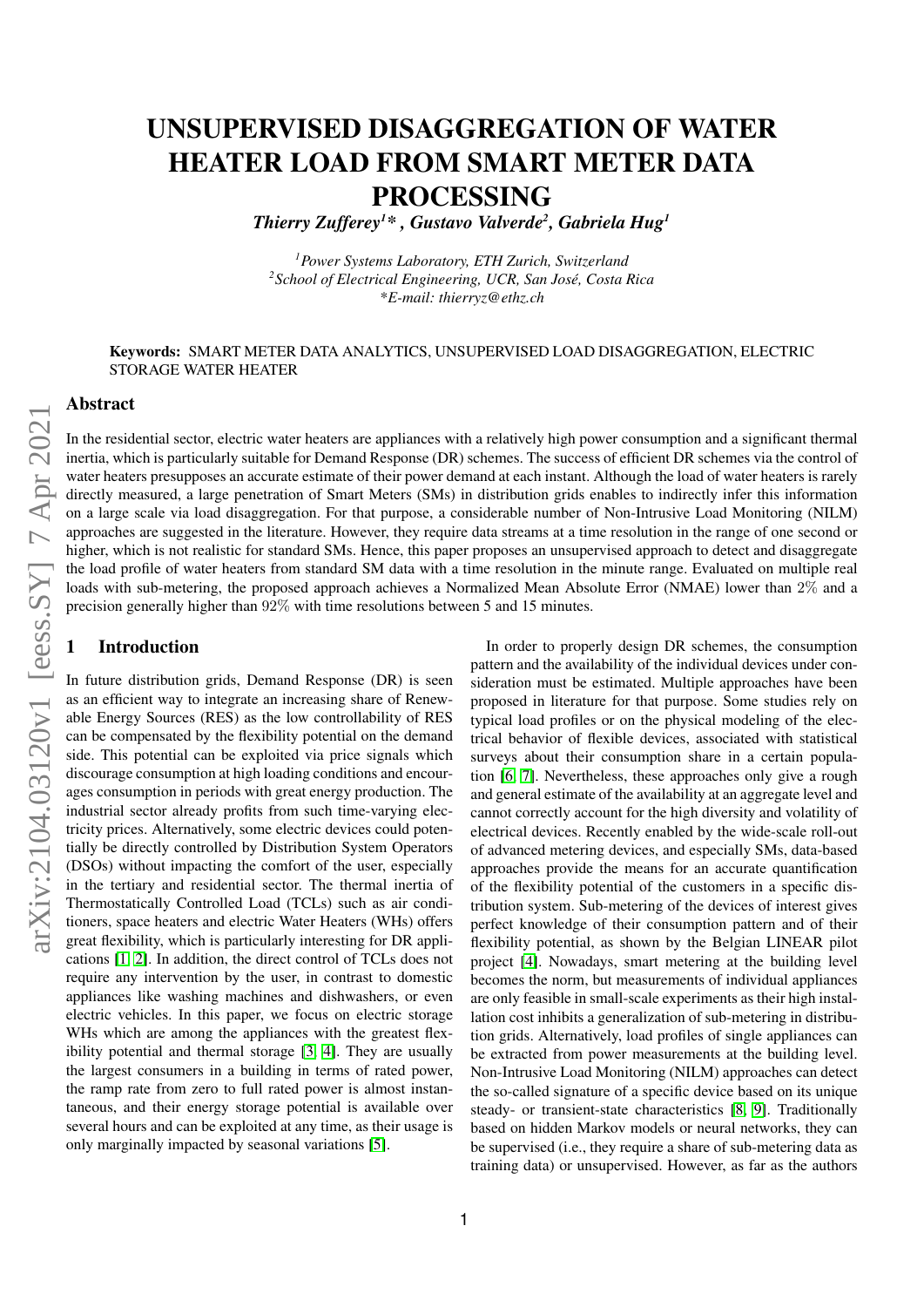are concerned, all NILM approaches proposed in literature for WH load disaggregation presuppose a time resolution of at least one second (or much higher for the detection of transientstate characteristics). This is far from the standards of SMs that gather measurements at most with a 1-minute granularity.

Therefore, this paper presents a detection and disaggregation approach of WH load profiles easily applicable in smart distribution grids. The approach is uniquely based on power measurements at the building level and requires a time resolution between 1 and 15 minutes, typical for SMs. Although the small steady-state power variations that build the load signature are smoothed out and not detectable at this time resolution, WHs still distinguish themselves by their high active power consumption and their absence of reactive power consumption. The efficiency of the proposed approach is demonstrated on actual SM measurements at varying time resolutions.

The remainder of this paper is structured as follows. Section [2](#page-1-0) details the unsupervised detection and disaggregation process of WH loads. In Sec [3,](#page-3-0) the proposed approach is tested and evaluated on real measurements. Finally, Sec [4](#page-5-9) concludes the paper and discusses future work.

## <span id="page-1-0"></span>2 Load Detection and Disaggregation

Most TCLs are influenced by the outside temperature, which is for example the case for heat pumps and space heaters that are highly active in winter and barely used in summer. This characteristic can be exploited by disaggregation approaches to compare long periods with high and low TCL activity [\[10,](#page-5-10) [11\]](#page-5-11). However, this is not applicable to electric WHs whose energy consumption is relatively constant throughout the year, with a difference in hot water demand of only 20% between the coldest and warmest days of the year in Europe [\[1\]](#page-5-0). In this paper, we take advantage of a combination of features which are specific to WHs. Notably, WHs are turned on and off almost instantaneously, consume a relatively high and constant active power during ON periods, but do not consume or produce any reactive power. The proposed disaggregation method processes active power measurements in a first step and reactive power measurements in a second step. Note that both the detection of a WH load and its disaggregation are unsupervised, i.e. only the active and, if possible, the reactive SM power measurements at a building level are required.

#### <span id="page-1-2"></span>*2.1 Detection of Water Heater Load*

The active power consumption profile of WHs is characterized by large spikes of the same amplitude, corresponding to their rated power. Depending on the hot water demand and the thermal losses, these consumption spikes generally occur several times a day to keep the water temperature in the tank within a certain range. Hence, the presence of electric WHs is visible in the upper part of the active power histogram of a building load, as illustrated by Fig. [1](#page-1-1) for a sample household (i.e., house 3 in Table [1\)](#page-3-1) at various typical SM time resolutions. Indeed, one of the bins exhibits a substantially higher density, which disappears when the WH load is subtracted from the total household



<span id="page-1-1"></span>Fig. 1 Histogram of the total active power consumption at various time resolutions in a representative household with and without a water heater.

load. Note also that the histogram spike induced by the WH load totally disappears when considering 30-minute resolution data, which prevents the detection of the WH. This is due to the smoothing effect of lower time resolutions on SM data, as explained in more detail in Sec. [3.3.](#page-3-2) In order to filter out the activity of other cyclic ON/OFF devices with a lower rated power (e.g., air conditioners and refrigerators), only power values higher than 2 kW are considered in the histogram [\[3\]](#page-5-2). In this paper, the width of the histogram bins is fixed to 200 W. A WH is thus said to be detected if the power histogram contains at least one outlier bin, i.e. the density of at least one bin exceeds the commonly used threshold for outliers [\[12\]](#page-5-12):

$$
d_i^{\text{bin}} \geq d_{Q3}^{\text{bin}} + 1.5 \cdot (d_{Q3}^{\text{bin}} - d_{Q1}^{\text{bin}}),\tag{1}
$$

where  $d_i^{\text{bin}}$  is the density of bin i in the total load histogram above 2 kW, and  $d_{Q_1}^{\text{bin}}$  and  $d_{Q_3}^{\text{bin}}$  are the first and third quartiles (i.e.,  $25^{th}$  and  $75^{th}$  percentiles) among the bin density values, respectively.

The rated active power of the detected WHs is estimated as the difference between the power of the highest outlier bin above 2 kW and the power of the first spike in the histogram below 2 kW, corresponding to the base load (e.g., sleep mode of electronic devices). For the representative household of Fig. [1,](#page-1-1) a rated power of 3 kW can be correctly estimated.

#### *2.2 Water Heater Disaggregation Process*

The core idea of the disaggregation process is the detection of large jumps in the total active and reactive power profiles. This concept is illustrated in Fig. [2](#page-2-0) for an example household (i.e., house 1 in Table [1\)](#page-3-1) with 10-minute resolution data over 1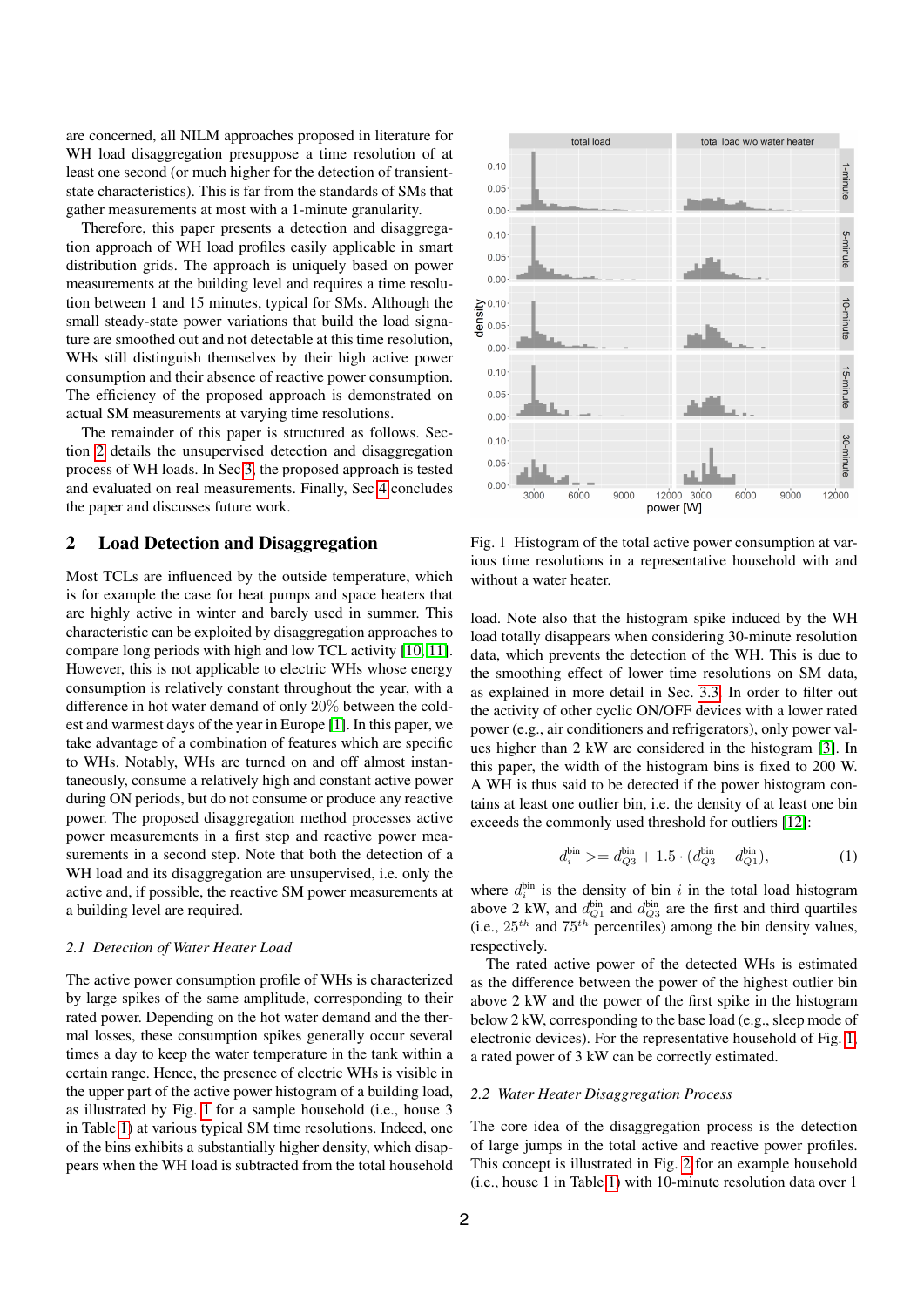

<span id="page-2-0"></span>Fig. 2. Disaggregation process of a WH load based on the detection of jumps in the total active and reactive power profiles.

week. The first subplot represents the total active power profile of the household, from which upward and downward jumps in the same range as the estimated rated power are identified, corresponding to values of 1 and -1 in the second subplot. Note that the time resolution of the data is much lower than the transition between the ON and OFF periods of a WH which takes place almost instantaneously. Due to the time aggregation effect, the power level measured for the WH at the exact time step when the transition occurs is therefore a weighted average between zero and the rated power. Hence, a jump considers the difference in power over two consecutive time steps. If available, the same procedure is applied to the reactive power profile, as shown in the third and fourth subplots of Fig. [2.](#page-2-0) In this paper, the threshold for the identification of large jumps in active power is set 10% below the rated power estimated from the total active power histogram as presented in Sec. [2.1.](#page-1-2) Analogously, the threshold for large reactive power jumps is set 10% below the estimated rated reactive power of the most recurrent inductive (or capacitive) load. This rated reactive power is estimated based on the histogram (bin width of 20 Var) of the total reactive power in absolute value. Note that the exact value of the power thresholds only marginally impacts the disaggregation as long as they are slightly lower than the estimated rated powers which are subject to small variations in reality.

As a further step, the identified jumps in the total active power profile are cleaned up to ensure an alternation of upward

and downward jumps. Hence, ON periods of the water heater are defined between upward and downward jumps, and OFF periods are defined between downward and upward jumps. Moreover, only ON periods with a duration lower than 2 hours are retained, which is a realistic upper limit for typical water heaters. The resulting WH active load is zero during OFF periods and consists of the minimum between the estimated rated power and the total active power during ON periods:

$$
p_t^{\text{WH}} = \begin{cases} 0, \text{ if } t \in \text{OFF period,} \\ \min(\hat{p}_r^{\text{WH}}, p_t^{\text{tot}}), \text{ if } t \in \text{ON period,} \end{cases}
$$
 (2)

where  $p_t^{\text{WH}}$  is the estimated active power of the water heater at time t,  $\hat{p}_r^{\text{WH}}$  is the estimated rated power of the water heater, and  $p_t^{\text{tot}}$  is the active power of the total building at time t. As illustrated in the fifth subplot of Fig. [2,](#page-2-0) only part of the visible spikes in total active power are associated to the WH activities. The remaining spikes either have a too low maximum power, last longer than 2 hours, or require more than two time steps to reach their maximum. According to the proposed disaggregation approach, they likely correspond to other electric devices.

Finally, reactive power measurements can be leveraged to enhance the precision of the disaggregation process. Indeed, electric WHs are purely resistive devices (i.e., consuming only active power), in contrast to most other electric devices which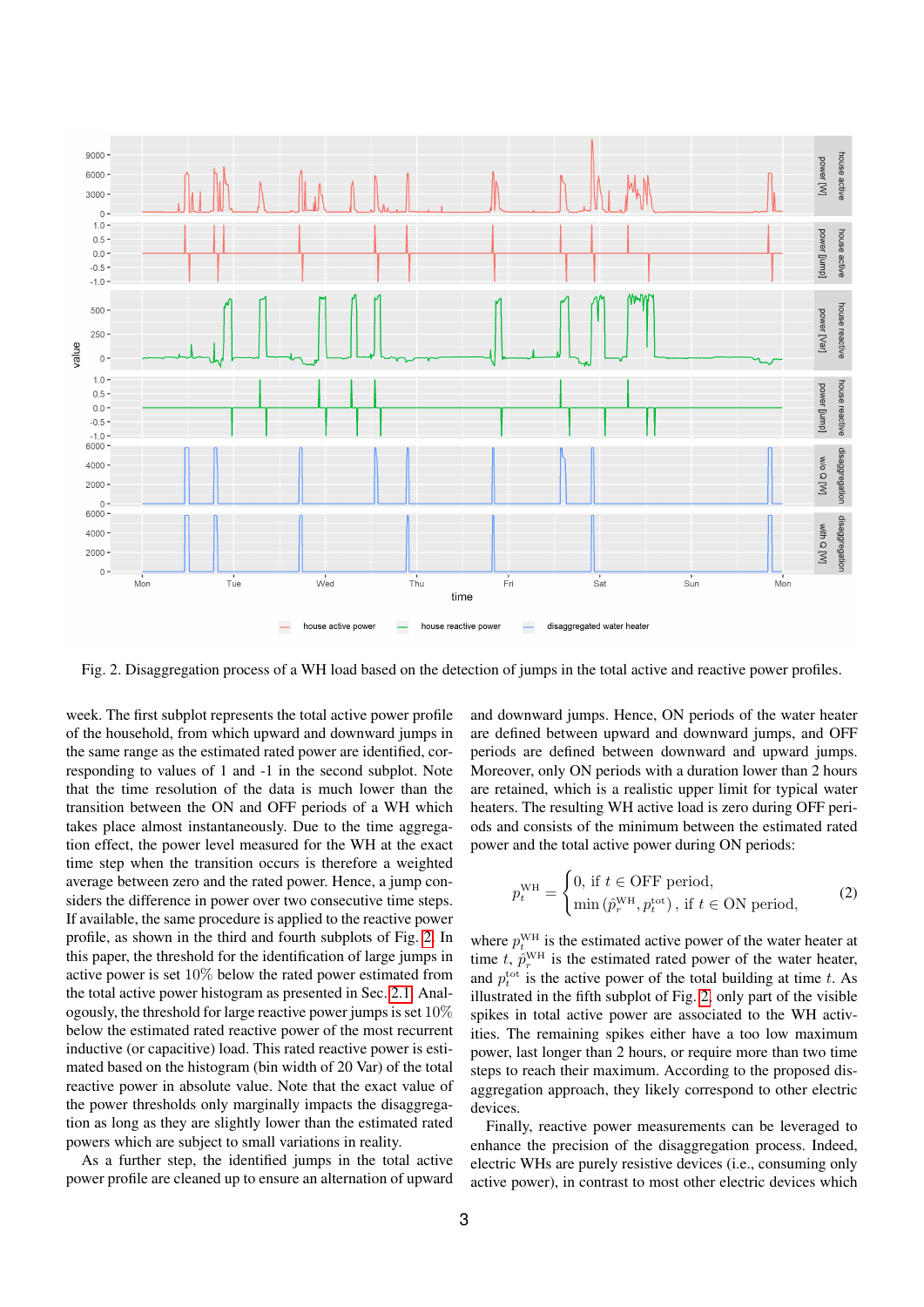<span id="page-3-1"></span>

| house id | rated     | median ON/OFF  | share of      |
|----------|-----------|----------------|---------------|
|          | power [W] | duration [min] | energy $[\%]$ |
|          | 6000      | 10/182         | 27            |
|          | 6000      | 3/193          | 17            |
|          | 3000      | 28/506         | 29            |

Table 1 Specifications of water heaters used in the evaluation

are usually equipped with induction motors. Hence, the simultaneous detection of a jump in both active and reactive power profiles certainly reflects the activity of an inductive (or capacitive) electric device and cannot be attributed to a WH. In this way, the initial guess of the WH power profile can be further enhanced, where wrongly estimated ON periods are filtered out by the processing of the reactive power measurements. The comparison of the two last subplots of Fig. [2](#page-2-0) indicates that two ON periods are filtered out, corresponding to the activity of another electric device with reactive power consumption.

#### <span id="page-3-0"></span>3 Case Study

The performance of the proposed detection and disaggregation approaches is evaluated on a real dataset with sub-metered WHs. The success of the disaggregation approach is first studied qualitatively before a quantitative analysis based on point-wise and classification metrics is carried out.

#### *3.1 Dataset*

To the best of our knowledge, no dataset with active and reactive power measurements of both the total building load and the WH load on a sufficiently large time period is publicly available. Hence, we have conducted our own power measurements at 1-minute resolution over two to four weeks in three different households of the City of San José, Costa Rica. Table [1](#page-3-1) details some specifications of the WHs in each household. Notably, they consume between one sixth and almost one third of the total household energy and the duration of their ON periods is extremely variable, which impacts the success of the proposed approach. The sub-metering of the WH load is solely used for validation purposes. Furthermore, 5-, 10-, and 15-minute resolution data, also typical of recent SM data, are created by averaging the 1-minute power values over the desired time granularity. Note that lower time resolutions (e.g., 30 and 60 minutes) are also common among SMs, however the residential power profiles get particularly smooth, which hinders the detection and the proper disaggregation of the WH load.

## *3.2 Evaluation Metrics*

The performance of the WH disaggregation approach is evaluated based on two different types of metrics. Error metrics focus on the point-wise error between the true and the estimated power values, whereas classification metrics assess whether the ON and OFF periods of the WH are estimated at the correct time steps.

*3.2.1 Error metrics:* While the Mean Error (ME) makes the distinction between an overestimation and an underestimation of the actual power values, the Mean Absolute Error (MAE) gives the estimation error in absolute terms. Finally, the Normalized Mean Absolute Error (NMAE) allows fair comparison between multiple households with WHs of various rated powers. These three metrics are defined as follows:

ME := 
$$
\frac{1}{T} \sum_{t=1}^{T} (\hat{p}_t - p_t)
$$
, (3a)

$$
\text{MAE} := \frac{1}{T} \sum_{t=1}^{T} |\hat{p}_t - p_t|,\tag{3b}
$$

$$
\text{NMAE} := 100\% \frac{1}{T \cdot p_r} \sum_{t=1}^{T} |\hat{p}_t - p_t|,\tag{3c}
$$

where  $p_t$  and  $\hat{p}_t$  are the true and estimated active power values at time t, respectively,  $p_r$  is the rated power of the WH under consideration, and  $T$  is the number of time steps. For error metrics, values close to zero indicate a good performance.

*3.2.2 Classification metrics:* In addition to the point-wise error, we also assess whether the time steps with and without WH activity are properly estimated, regardless of the power magnitude. Considering an event as a time step with WH consumption, the precision considers the portion of correct event estimations among all estimated events, the recall considers the portion of correct event estimations among all actual events, and the F1-score is the harmonic mean between the precision and the recall:

precision := 
$$
\frac{\text{true positives}}{\text{true positives} + \text{false positives}}
$$
, (4a)

recall := 
$$
\frac{\text{true positives}}{\text{true positives} + \text{false negatives}}
$$
, (4b)

$$
F1-score := 2 \cdot \frac{precision \cdot recall}{precision + recall},
$$
\n(4c)

where true positives are correctly estimated events, false positives are incorrectly estimated events, and false negatives are true events which have not been estimated. For classification metrics, the higher the value, the better the performance.

#### <span id="page-3-2"></span>*3.3 Performance Evaluation*

Figure [3](#page-4-0) allows an intuitive interpretation of the disaggregation outcome by showing the true and estimated WH load profile over the three first days of Fig. [2.](#page-2-0) It is obvious that, in addition to the water heater with a rated power of 6 kW, another electric device consumes active power with a similar magnitude, which challenges the WH disaggregation approach. Furthermore, the time resolution impacts the shape of the total load profile and, consequently, alters the disaggregation outcome. The narrow and successive consumption spikes induced by the other large load observed at a 1-minute resolution (e.g., on Monday evening, Tuesday early morning, or Tuesday evening)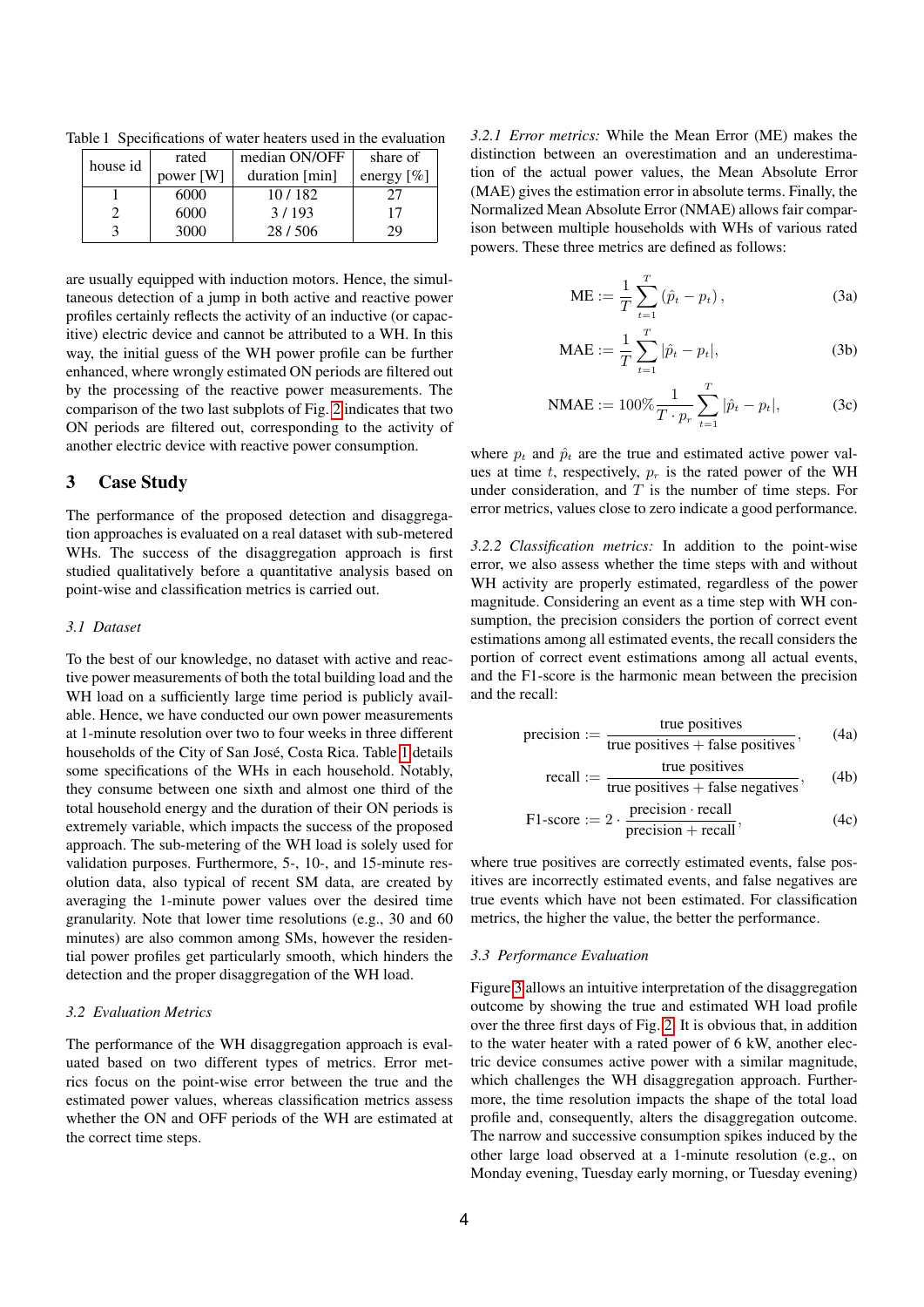

<span id="page-4-0"></span>Fig. 3. Resulting disaggregation of water heater active power in an example household at different time resolutions.



disaggregation with Q aggregation w/o C  $100$ 75 precision 50 25 performance  $\begin{bmatrix} 96 \\ 100 \\ 0 \\ 0 \\ 0 \\ 0 \end{bmatrix}$ recal 75 F1-score 50 25  $\overline{0}$ ś  $10$  $15$  $10$ 15 time resolution [minute] • House 1 A House 2 = House 3

<span id="page-4-1"></span>Fig. 4 Point-wise errors of the disaggregation of water heater loads

are clearly smoothed out at lower time resolutions. At a 1 minute resolution, all WH events are correctly detected, but the proposed approach misclassifies some events of the other large load which shows similar features as the WH (false positive). The misclassification is however mitigated by the processing of reactive power measurements (Q). At a 10-minute resolution, the proposed approach still detects WH events with a long duration, but misses narrower WH events due to the smoothing effect which lowers the maximum observed power consumption (e.g., on Monday). Note that the use of reactive power

<span id="page-4-2"></span>Fig. 5 Classification metrics of the disaggregation of water heater loads

measurements still allows the proposed approach to dispose of a false positive on Wednesday early afternoon.

Figures [4](#page-4-1) and [5](#page-4-2) quantitatively illustrate the disaggregation performance for the three WHs specified in Table [1.](#page-3-1) First, the WH is not detected in house 1 with 15-minute data and in house 2 with 10- and 15-minute data. This is directly linked to the median ON duration of the WHs. When the ON duration is shorter than the time step duration, the averaged power value measured per time step is not the actual rated power, but depends on the actual ON duration. This also explains why the